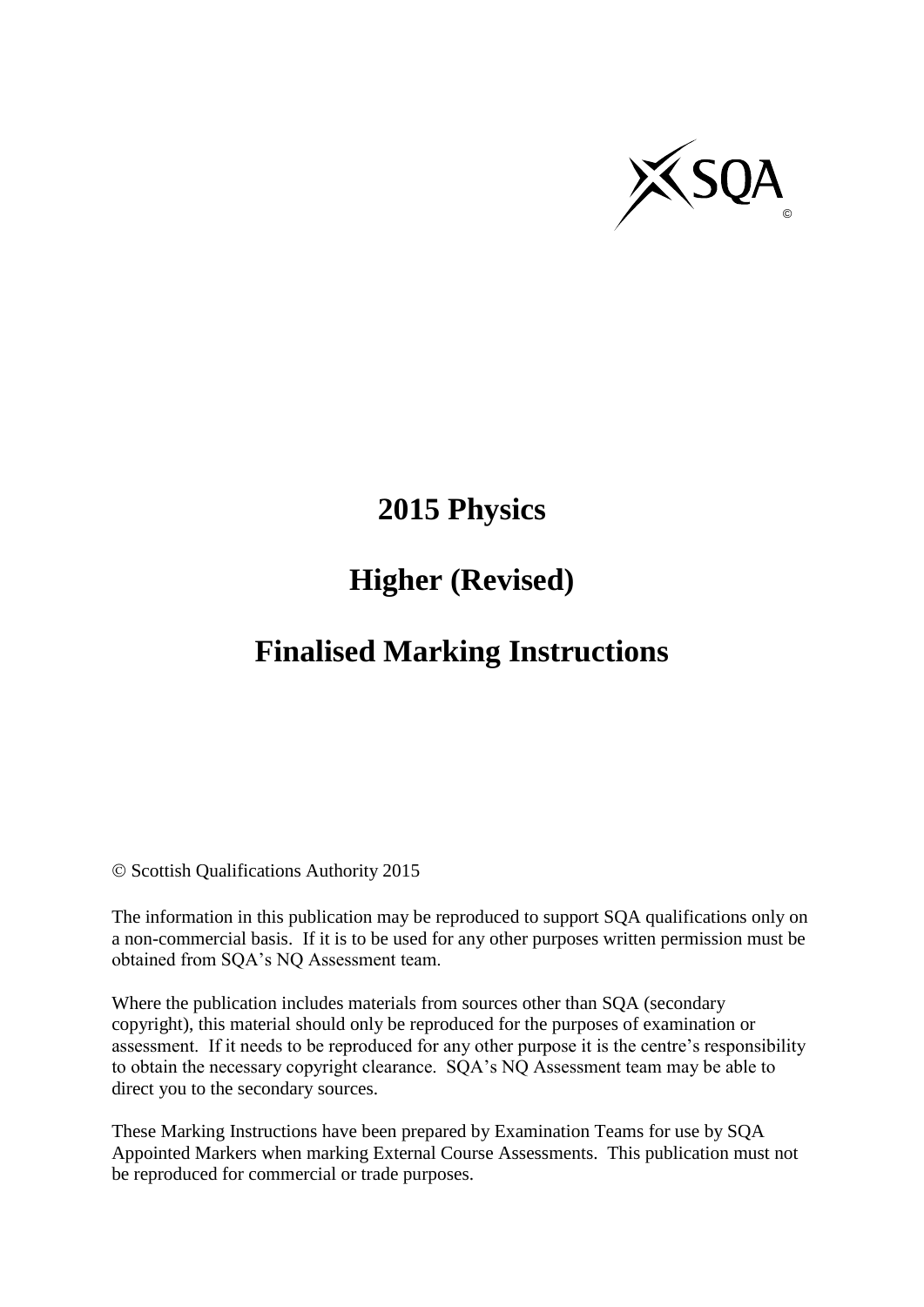### **Part One: General Marking Principles for Physics Higher (Revised)**

This information is provided to help you understand the general principles you must apply when marking candidate responses to questions in this Paper. These principles must be read in conjunction with the specific Marking Instructions for each question.

- **(a)** Marks for each candidate response must always be assigned in line with these general marking principles and the specific Marking Instructions for the relevant question. If a specific candidate response does not seem to be covered by either the principles or detailed Marking Instructions, and you are uncertain how to assess it, you must seek guidance from your Team Leader/Principal Assessor.
- **(b)** Marking should always be positive ie, marks should be awarded for what is correct and not deducted for errors or omissions.

### **GENERAL MARKING ADVICE: Physics Higher (Revised)**

The marking schemes are written to assist in determining the "minimal acceptable answer" rather than listing every possible correct and incorrect answer. The following notes are offered to support Markers in making judgements on candidates' evidence, and apply to marking both end of unit assessments and course assessments.

#### **1. General Marking Instructions**

SQA published Physics General Marking Instructions in July 1999. Please refer to this publication when interpreting the detailed Marking Instructions.

#### **2. Recording of marks**

The following additional advice was given to markers regarding the recording of marks on candidate scripts.

- (a) The total mark awarded for each question should be recorded in the outer margin. The inner margin should be used to record the mark for each part of a question as indicated in the detailed Marking Instructions.
- (b) The fine divisions of marks shown in the detailed Marking Instructions may be recorded within the body of the script beside the candidate's response. Where such marks are shown they must total to the mark in the inner margin.
- (c) Numbers recorded on candidate scripts should always be the marks being awarded. Negative marks or marks to be subtracted should not be recorded on scripts.
- (d) The number out of which a mark is scored should **never** be recorded as a **denominator**.

(½ mark will always mean one half mark and never 1 out of 2)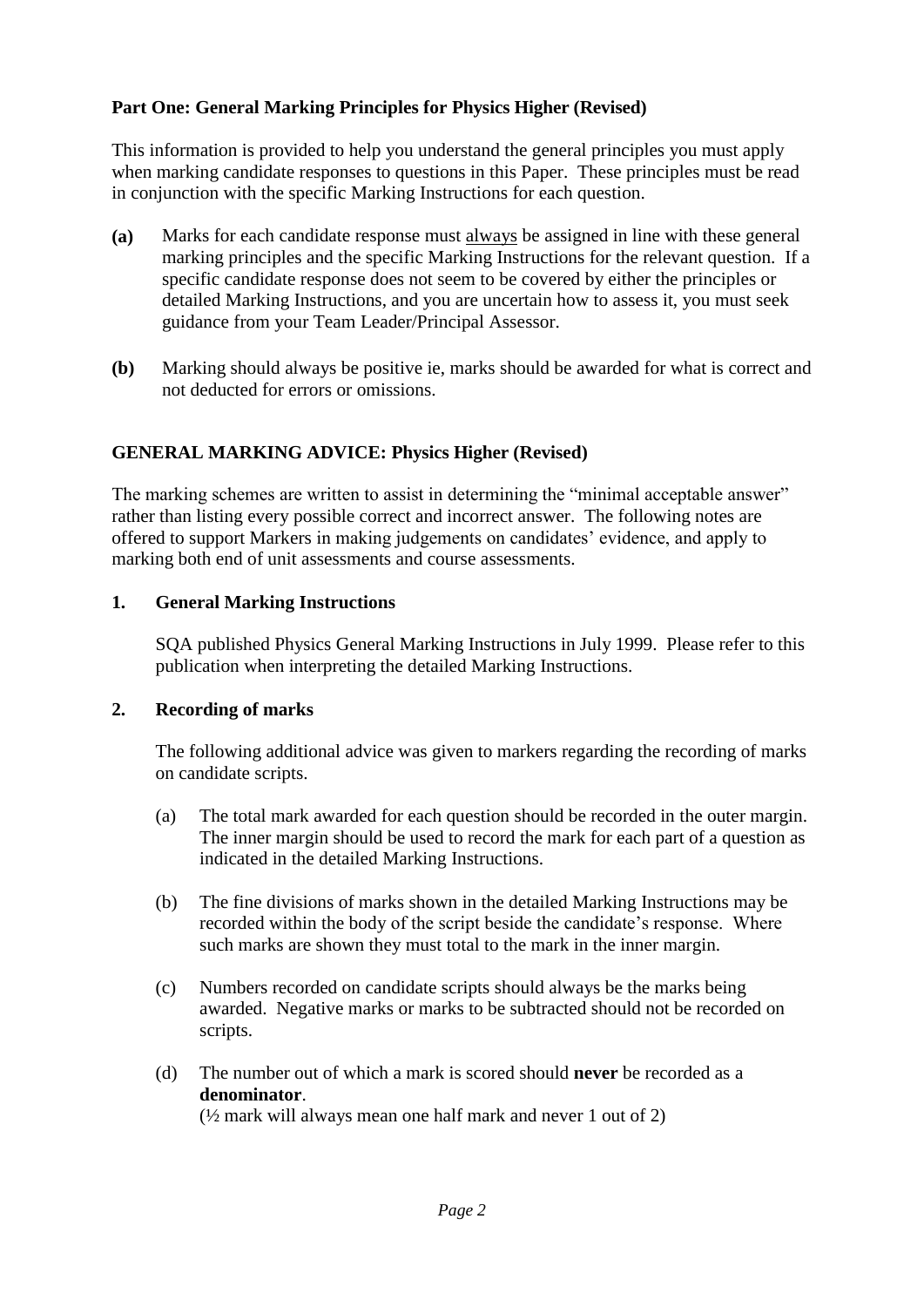- (e) Where square ruled paper is enclosed inside answer books it should be clearly indicated that this item has been considered by the marker. The mark awarded should be transferred to the script booklet inner margin and marked G.
- (f) The mark awarded for each question should be transferred to the grid on the back of the script. When the marker has completed marking the candidate's response to all questions, the marks for individual questions are added to give the total script mark.
- (g) The total mark awarded for an individual question may include an odd half mark  $-\frac{1}{2}$ . If there is an odd half mark in the total script mark, this is rounded up to the next whole number when transferred to the box on the front of the script.

#### **3. Other Marking Symbols which may be used**

| <b>TICK</b>          | Correct point as detailed in scheme, includes data<br>entry                               |
|----------------------|-------------------------------------------------------------------------------------------|
| <b>SCORE THROUGH</b> | Any part of answer which is wrong. (For a block<br>of wrong answers indicate zero marks.) |
| <b>INVERTED VEE</b>  | A point omitted which has led to a loss of marks.                                         |
| <b>WAVY LINE</b>     | Under an answer worth marks which is wrong                                                |
|                      | only because a wrong answer has been carried                                              |
|                      | forward from a previous part.                                                             |
| ``G"                 | Reference to a graph on separate paper. You                                               |
|                      | MUST show a mark on the graph paper and the                                               |
|                      | SAME mark on the script.                                                                  |

#### **4. Marking Symbols which may NOT be used.**

| $\alpha$ WP"       |                          | Marks not awarded because an apparently correct |
|--------------------|--------------------------|-------------------------------------------------|
|                    |                          | answer was due to the use of "wrong physics".   |
| " $ARITH"$         |                          | Candidate has made an arithmetic mistake.       |
| "SIG FIGS" or "SF" | $\overline{\phantom{0}}$ | Candidate has made a mistake in the number of   |
|                    |                          | significant figures for a final answer.         |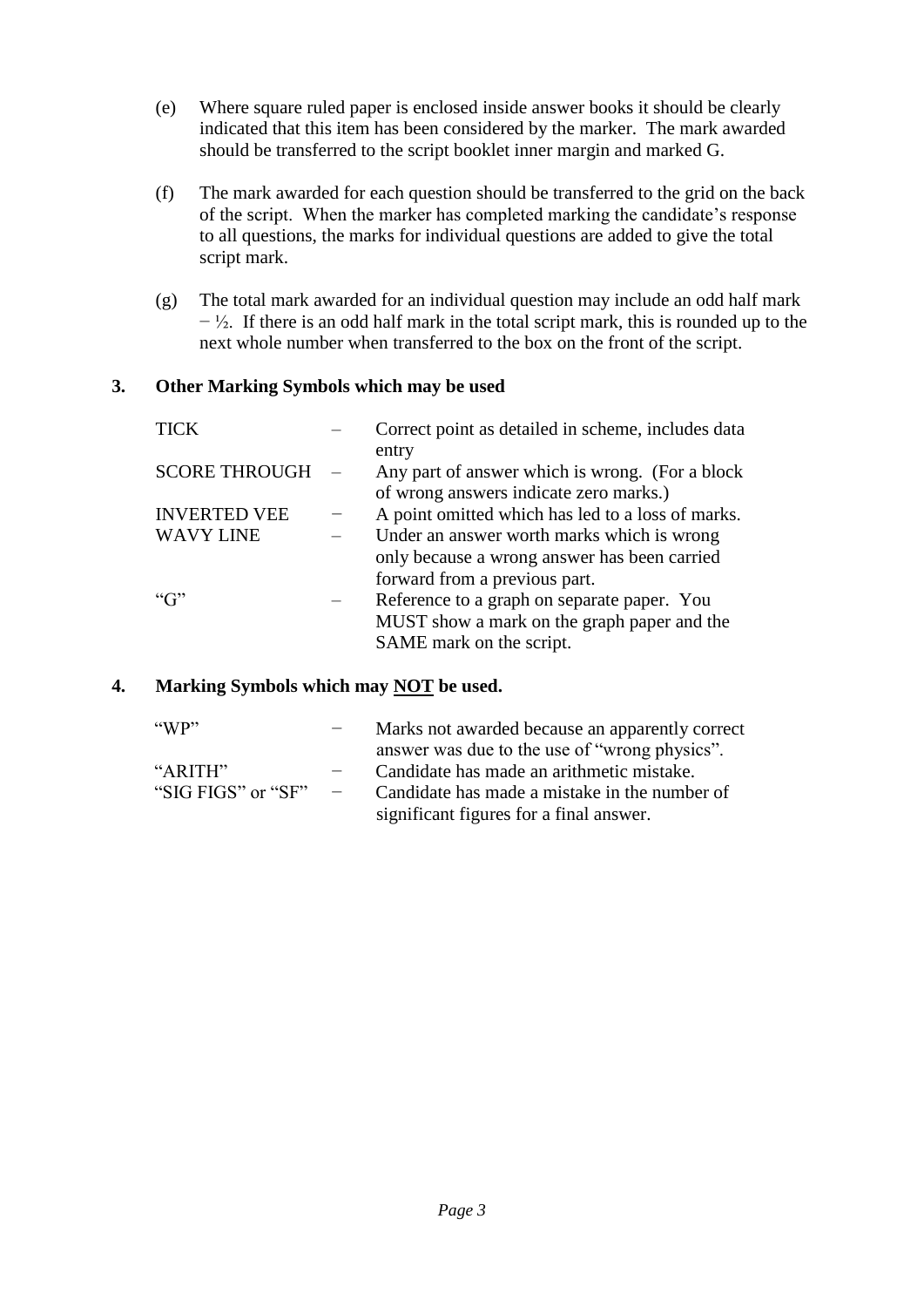# **Physics − Marking Issues**

The current in a resistor is 1∙5 amperes when the potential difference across it is 7∙5 volts. Calculate the resistance of the resistor.

|     | <b>Answers</b>                                                     | Mark +comment                                  | <b>Issue</b>        |
|-----|--------------------------------------------------------------------|------------------------------------------------|---------------------|
| 1.  | $V = IR$<br>$7.5 = 1.5R$<br>$R = 5.0 \Omega$                       | $\binom{1}{2}$<br>$\binom{1}{2}$<br>(1)        | <b>Ideal Answer</b> |
| 2.  | $5\!\cdot\!0\,\Omega$                                              | (2) Correct Answer                             | GMI 1               |
| 3.  | 5.0                                                                | $(1\frac{1}{2})$ Unit missing                  | GMI(2(a)            |
| 4.  | $4.0 \Omega$                                                       | (0) No evidence/Wrong Answer                   | GMI 1               |
| 5.  | $\Omega$                                                           | $(0)$ No final answer                          | GMI 1               |
|     | 6. $R=\frac{V}{I}=\frac{7.5}{1.5}=4.0 \Omega$                      | $(1\frac{1}{2})$ Arithmetic error              | GMI7                |
|     | 7. $R = \frac{V}{I} = 4.0 \Omega$                                  | $(\frac{1}{2})$ Formula only                   | GMI 4 and 1         |
|     | 8. $R = \frac{V}{I} = \frac{Q}{I}$                                 | $(\frac{1}{2})$ Formula only                   | GMI 4 and 1         |
|     | 9. $R = \frac{V}{I} = \frac{7.5}{1.5} = \frac{\Omega}{I}$          | $(1)$ Formula + subs/No final answer           | GMI 4 and 1         |
|     | 10. $R=\frac{V}{I}=\frac{7.5}{1.5}=4.0$                            | $(1)$ Formula + substitution                   | GMI $2(a)$ and 7    |
| 11. | $R = \frac{V}{I} = \frac{1.5}{7.5} = 5.0 \,\Omega$                 | $(\frac{1}{2})$ Formula but wrong substitution | GMI 5               |
| 12. | $R = \frac{V}{I} = \frac{75}{1.5} = 5.0 \,\Omega$                  | $(\frac{1}{2})$ Formula but wrong substitution | GMI 5               |
| 13. | $R = \frac{I}{V} = \frac{7 \cdot 5}{1 \cdot 5} = 5 \cdot 0 \Omega$ | (0) Wrong formula                              | GMI 5               |
| 14. | $V=IR$ 7.5 = 1.5 × R R=0.2 $\Omega$                                | $(1\frac{1}{2})$ Arithmetic error              | GMI <sub>7</sub>    |
| 15. | $V = IR$                                                           |                                                |                     |
|     | $R = \frac{I}{V} = \frac{1.5}{7.5} = 0.2 \Omega$                   | $(\frac{1}{2})$ Formula only                   | <b>GMI 20</b>       |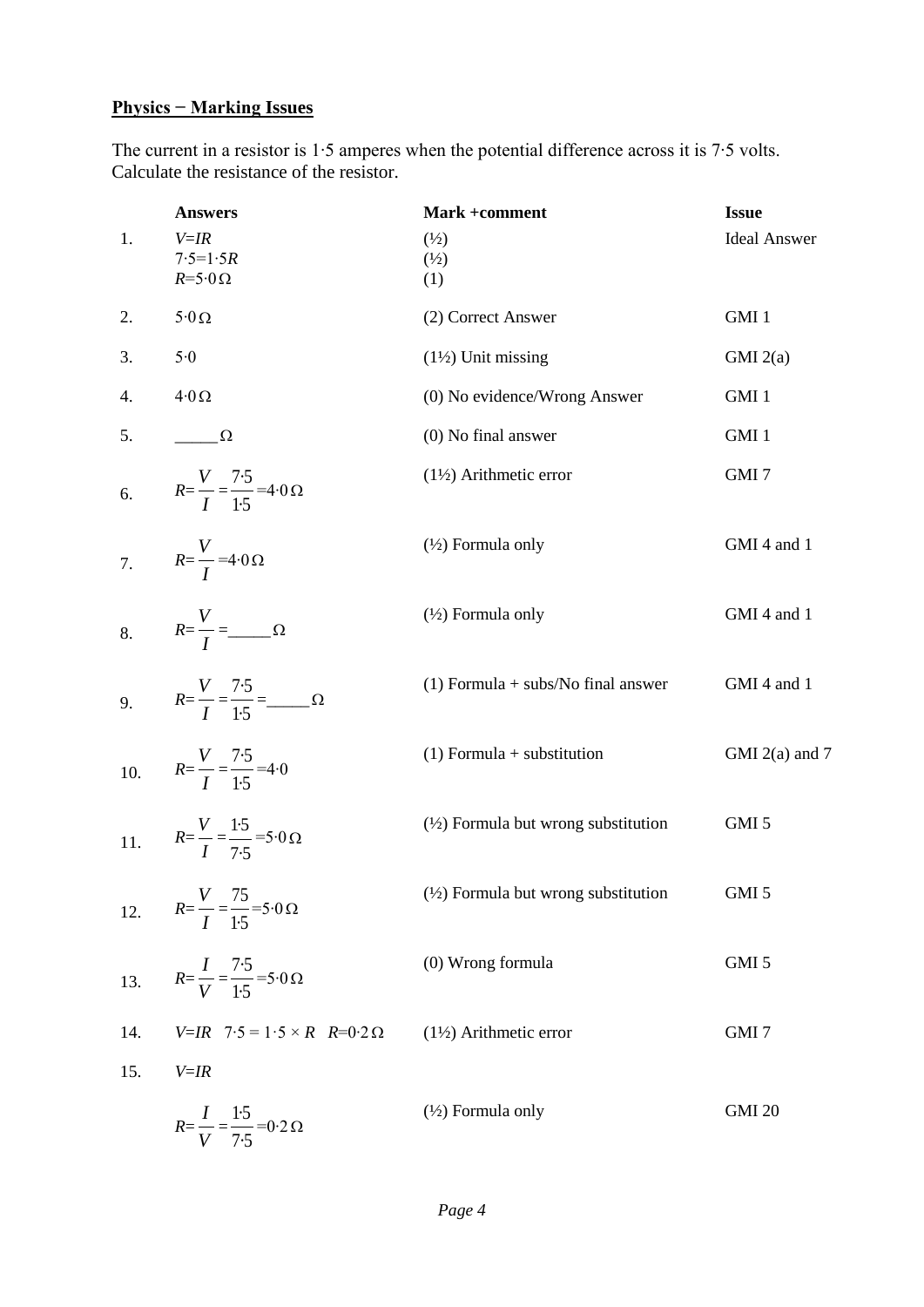## **Part Two: Marking Instructions for each Question**

# **2015 Physics Higher (Revised)**

# **Section A**

| Question           | <b>Expected Answer(s)</b> | Max<br><b>Mark</b> | Question | <b>Expected Answer(s)</b> | <b>Max</b><br><b>Mark</b> |
|--------------------|---------------------------|--------------------|----------|---------------------------|---------------------------|
| 1.                 | $\mathbf C$               | $\mathbf{1}$       | 11.      | $\mathbf A$               | $\mathbf{1}$              |
| 2.                 | $\, {\bf B}$              | $\mathbf{1}$       | 12.      | $\mathbf D$               | $\mathbf{1}$              |
| 3.                 | $\mathsf{C}$              | $\mathbf{1}$       | 13.      | $\mathbf D$               | $\mathbf{1}$              |
| $\boldsymbol{4}$ . | ${\bf E}$                 | $\mathbf{1}$       | 14.      | $\, {\bf B}$              | $\mathbf{1}$              |
| 5.                 | $\mathbf C$               | $\mathbf{1}$       | 15.      | $\mathbf{A}$              | $\mathbf{1}$              |
| 6.                 | ${\bf E}$                 | $\mathbf{1}$       | 16.      | ${\bf E}$                 | $\mathbf{1}$              |
| 7.                 | $\, {\bf B}$              | $\mathbf{1}$       | 17.      | $\, {\bf B}$              | $\mathbf{1}$              |
| 8.                 | ${\bf D}$                 | $\mathbf{1}$       | 18.      | ${\bf E}$                 | $\mathbf{1}$              |
| 9.                 | $\mathbf{A}$              | $\mathbf{1}$       | 19.      | ${\bf E}$                 | $\mathbf{1}$              |
| 10.                | ${\bf D}$                 | $\mathbf{1}$       | 20.      | ${\bf D}$                 | $\mathbf{1}$              |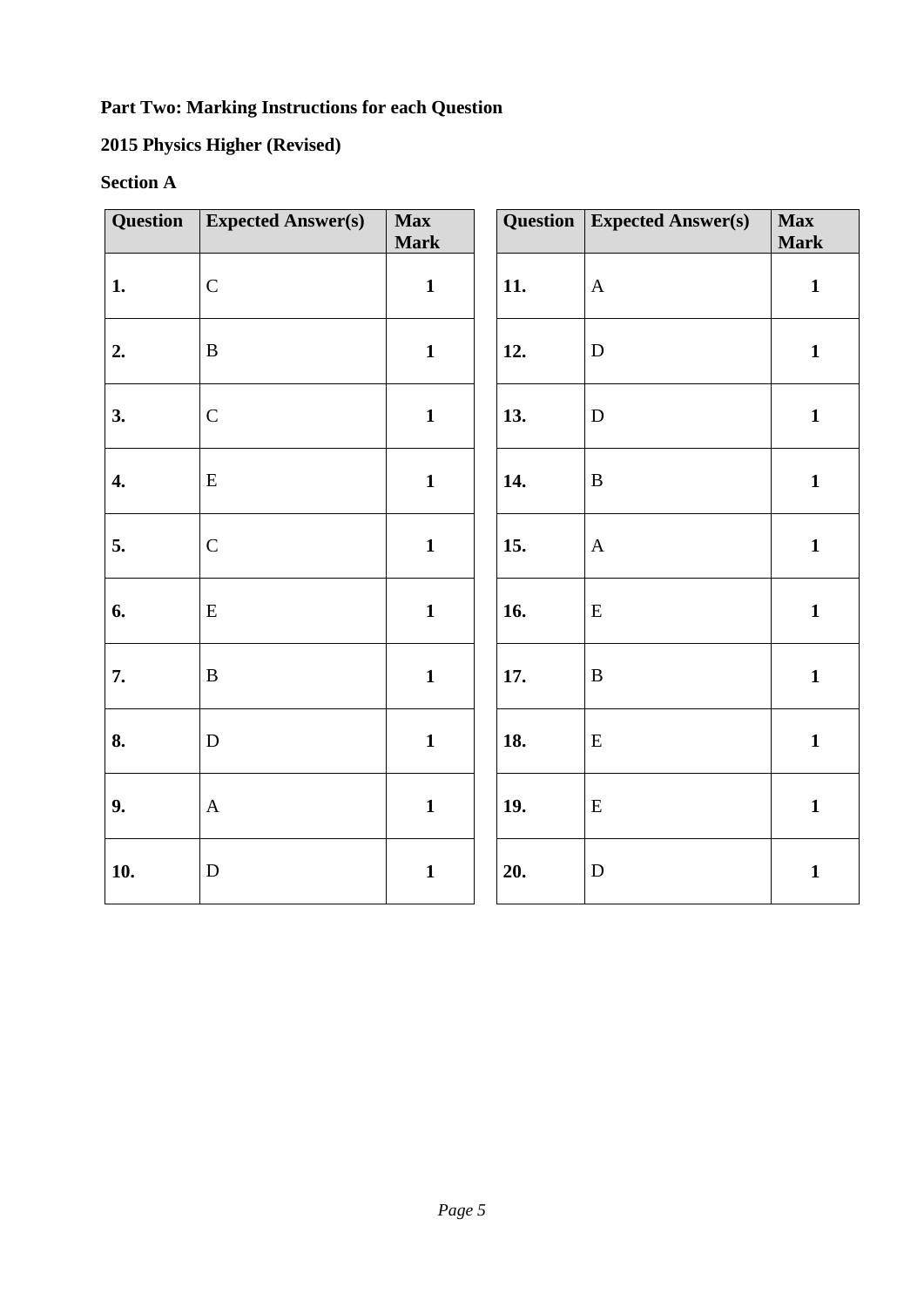### **Section B:**

| <b>Question</b> |             |       | <b>Sample Answers and Mark Allocation</b>                                                                                                                                                                                                          | <b>Notes</b>                                                                                                                                                                                                                   | <b>Inner</b>         | <b>Outer</b><br>Margin Margin |
|-----------------|-------------|-------|----------------------------------------------------------------------------------------------------------------------------------------------------------------------------------------------------------------------------------------------------|--------------------------------------------------------------------------------------------------------------------------------------------------------------------------------------------------------------------------------|----------------------|-------------------------------|
| 21              |             | $a$ i | $A$ $v = 11.6$ m s <sup>-1</sup><br>(1)                                                                                                                                                                                                            | Deduct $(\frac{1}{2})$ for wrong or<br>missing units                                                                                                                                                                           | $\mathbf{1}$         | 8                             |
|                 |             |       | $v_h = 11.6 \cos 40$<br>B<br>$= 8.9 \text{ m s}^{-1}$<br>(1)<br>$(\text{accept } 8.886, 8.89, 9 \text{ not } 9.0)$                                                                                                                                 | or consistent with A                                                                                                                                                                                                           | $\mathbf{1}$         |                               |
|                 |             |       | $\mathbf C$<br>$v_v = 11.6 \sin 40$<br>$= 7.5$ m s <sup>-1</sup><br>(1)<br>$(\text{accept 7-456}, 7-46, 7, \text{not } 7-0)$                                                                                                                       | or consistent with A                                                                                                                                                                                                           | $\mathbf{1}$         |                               |
| 21              |             | a ii  | $s = ut + \frac{1}{2}at^2$<br>$\mathbf{A}$<br>(1/2)<br>$47 = 0 + \frac{1}{2} \times 9.8 \times t^2$<br>(1/2)<br>$= 0.979$<br>$(\frac{1}{2})$<br>Total Time = $0.98 + 0.76$<br>$= 1.7$ s<br>(1/2)<br>not 'secs'<br>$(\text{accept 2}, 1.74, 1.739)$ | Alternative:<br>$v^2 = u^2 + 2 a s$<br>$= 0 + 2 \times 9.8 \times 4.7$<br>$v = 9.6$<br>$v = u + at$<br>$9.6=0+9.8t$<br>$t = 0.979$<br>Total $t = 0.98 + 0.76 = 1.7$ s<br>s and a must have same sign<br>Accept 2 but not $2.0$ | $\overline{2}$       |                               |
|                 |             |       | $\overline{d}$<br>$\bf{B}$<br>(1/2)<br>$8.9 = \frac{d}{1.7}$<br>$(\frac{1}{2})$<br>$d = 15$ m<br>(1)<br>$(\text{accept } 15 \cdot 1, 15 \cdot 13)$                                                                                                 | Or consistent with $(a)(ii)(A)$<br>$\underline{\text{and}}$ (a)(i)(B)<br>1.74 is ok for $t$ ,<br>giving $d = 15$ , 15.5 or 15.49                                                                                               | $\boldsymbol{2}$     |                               |
|                 | $\mathbf b$ |       | (total energy remains the same)<br>the greater the angle the more energy<br>used to lift the put to a greater height<br>before release<br>$\binom{1}{2}$<br>less energy available to convert to $E_k$ ( $\frac{1}{2}$ )                            | • Kinetic energy is less<br>$\binom{1}{2}$<br>This statement is required<br>before any marks awarded.<br>• (The release) speed is less<br>(1/2)                                                                                | $\mathbf{1}$<br>(1A) |                               |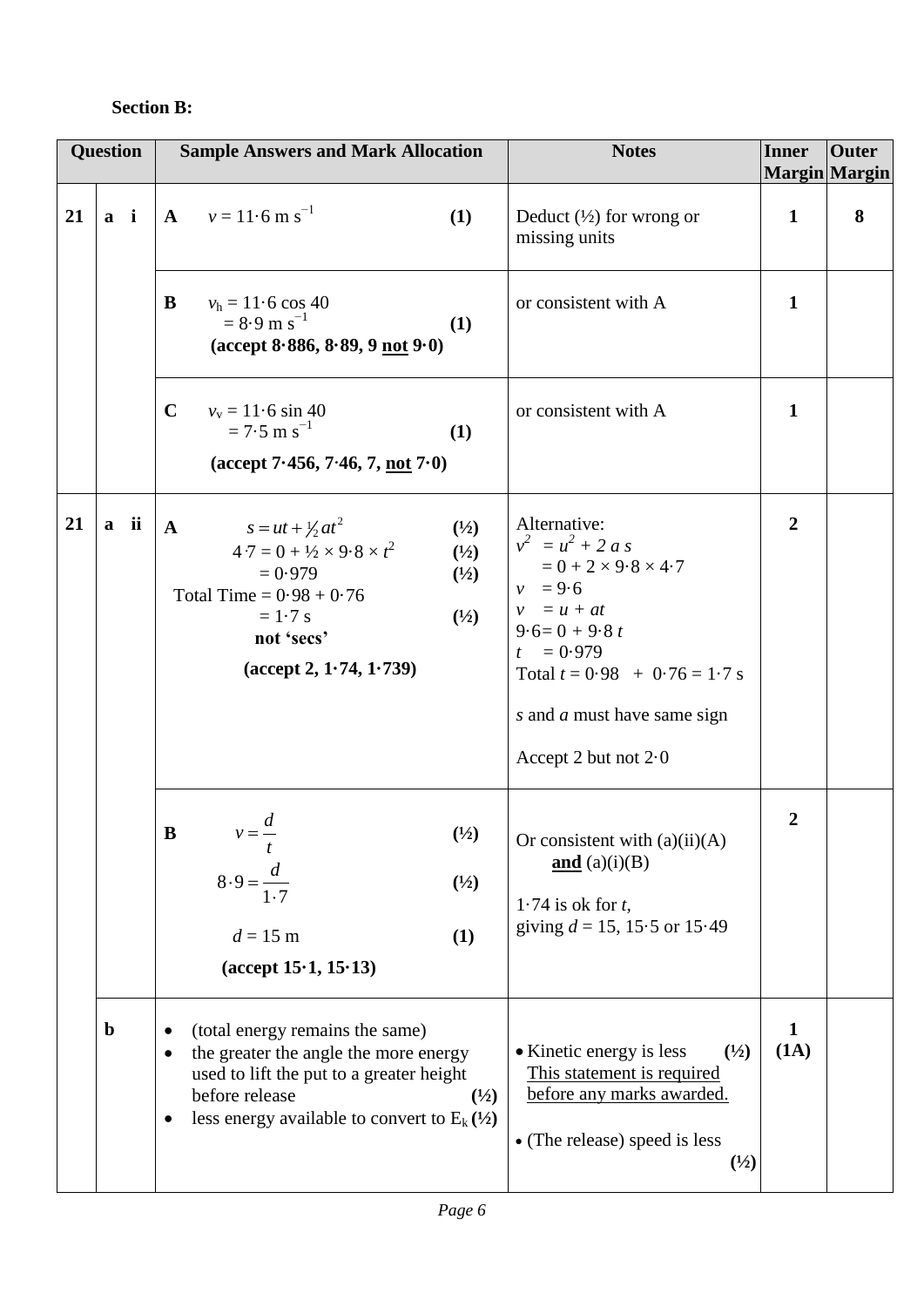|    | <b>Question</b> | <b>Sample Answers and Mark Allocation</b>                                                                                                                                                                                                                                                                                       | <b>Notes</b>                                                                                                                                                                                                                                                                                                         | <b>Inner</b>           | <b>Outer</b><br>Margin Margin |
|----|-----------------|---------------------------------------------------------------------------------------------------------------------------------------------------------------------------------------------------------------------------------------------------------------------------------------------------------------------------------|----------------------------------------------------------------------------------------------------------------------------------------------------------------------------------------------------------------------------------------------------------------------------------------------------------------------|------------------------|-------------------------------|
| 22 | a               | (1/2)<br>$v^2 = u^2 + 2a s$<br>$(\frac{1}{2})$<br>$0 = 90^2 + 2 \times a \times 1980$<br>$a = -2.04545 \text{ (ms}^{-2})$<br>(1/2)<br>$F = ma$<br>(1/2)<br>$=3520\times(-)2.04545$<br>$= (-)7200(N)$<br>$w = mg$<br>$= 3520 \times 1.25$<br>$=4400(N)$<br>Force exerted by engines = $4400 + 7200$<br>$= 11600 \text{ N}$ (1/2) | Independent calculations<br>If $2000$ for s, max $(2)$<br>$u$ and $s$ must have the same<br>sign<br>Negative sign missing<br>subtract $(\frac{1}{2})$<br>If drop negative sign from<br>line 2 to line 3 subtract $(\frac{1}{2})$<br>If final answer is $11500 \text{ N}$<br>then student used $s = 2000$ ,<br>max(2) | $\mathbf{3}$<br>(3A)   | 5                             |
|    | $\mathbf b$     | (Constant speed $\Rightarrow$ ) upward force = weight ( $\frac{1}{2}$ ) Or "forces are balanced"<br>$3 T\cos 20 = 1380 (1\frac{1}{2})$<br>$T = 490$ (N)                                                                                                                                                                         | If "T = 490 (N)" not shown,<br>then max $(1\frac{1}{2})$                                                                                                                                                                                                                                                             | $\overline{2}$<br>(2A) |                               |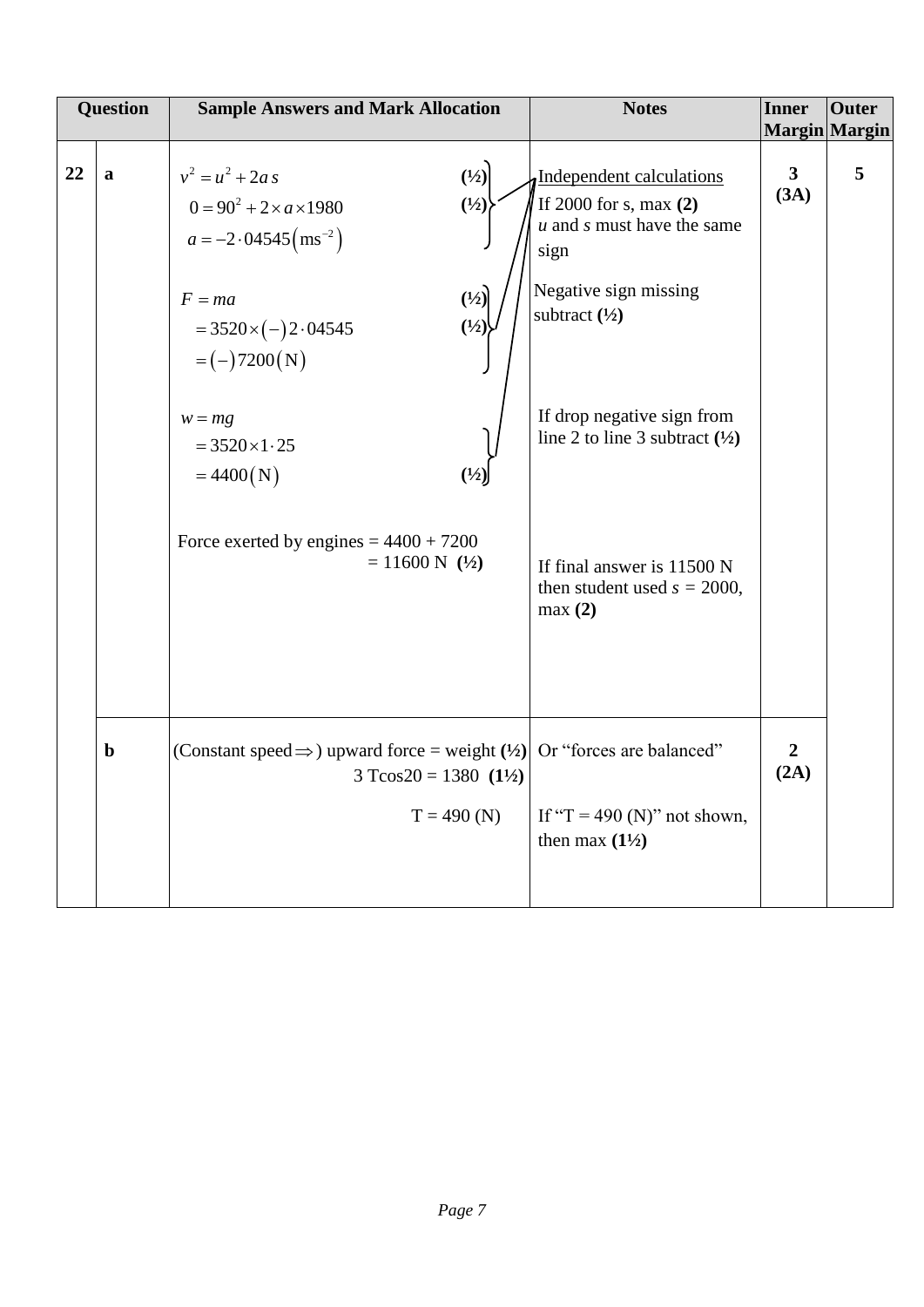|    |              | Question     | <b>Sample Answers and Mark Allocation</b>                                                                                                              | <b>Notes</b>                                                                                                                                                                                                                                                                                   | <b>Inner</b>             | <b>Outer</b><br>Margin Margin |
|----|--------------|--------------|--------------------------------------------------------------------------------------------------------------------------------------------------------|------------------------------------------------------------------------------------------------------------------------------------------------------------------------------------------------------------------------------------------------------------------------------------------------|--------------------------|-------------------------------|
| 23 | $\mathbf{a}$ | $\mathbf{i}$ | $\binom{1}{2}$<br>Ft<br>$= mv - mu$<br>$F \times 0.020 = 0.16 \times 39 - 0$<br>$\binom{1}{2}$<br>$= 310 N$<br>(1)<br>$(\text{accept } 312 \text{ N})$ | <b>Or</b><br>$v = u + at$<br>$39 = 0 + a \times 0.020$<br>$a = 1950$<br>$F = ma$<br>$= 0.16 \times 1950$<br><b>Both formulae</b><br>$\binom{1}{2}$<br><b>Both substitutions</b><br>$(\frac{1}{2})$<br>$F = 312 N$<br>(1)<br>Wrong or missing unit in<br>final answer, deduct<br>$\binom{1}{2}$ | $\overline{2}$           | 5                             |
|    | a            | ii           | F<br>$\boldsymbol{0}$<br>$\boldsymbol{t}$                                                                                                              | At least one labelled axis is<br>required, otherwise (0)<br>Then, correct shape of graph<br>(1)<br>If peak labelled as 310 N,<br>deduct $(\frac{1}{2})$ . If peak labelled<br>as occurring at $0.02$ s, deduct<br>(1/2)<br>If no label on origin, subtract<br>$\binom{1}{2}$                   | $\mathbf{1}$             |                               |
|    | $\mathbf b$  |              | lower peak<br>(1)<br>F<br>(1)<br>longer time<br>first ball<br>second ball<br>t                                                                         | Graphs not identified (0)<br>Ignore areas being different.                                                                                                                                                                                                                                     | $\boldsymbol{2}$<br>(2A) |                               |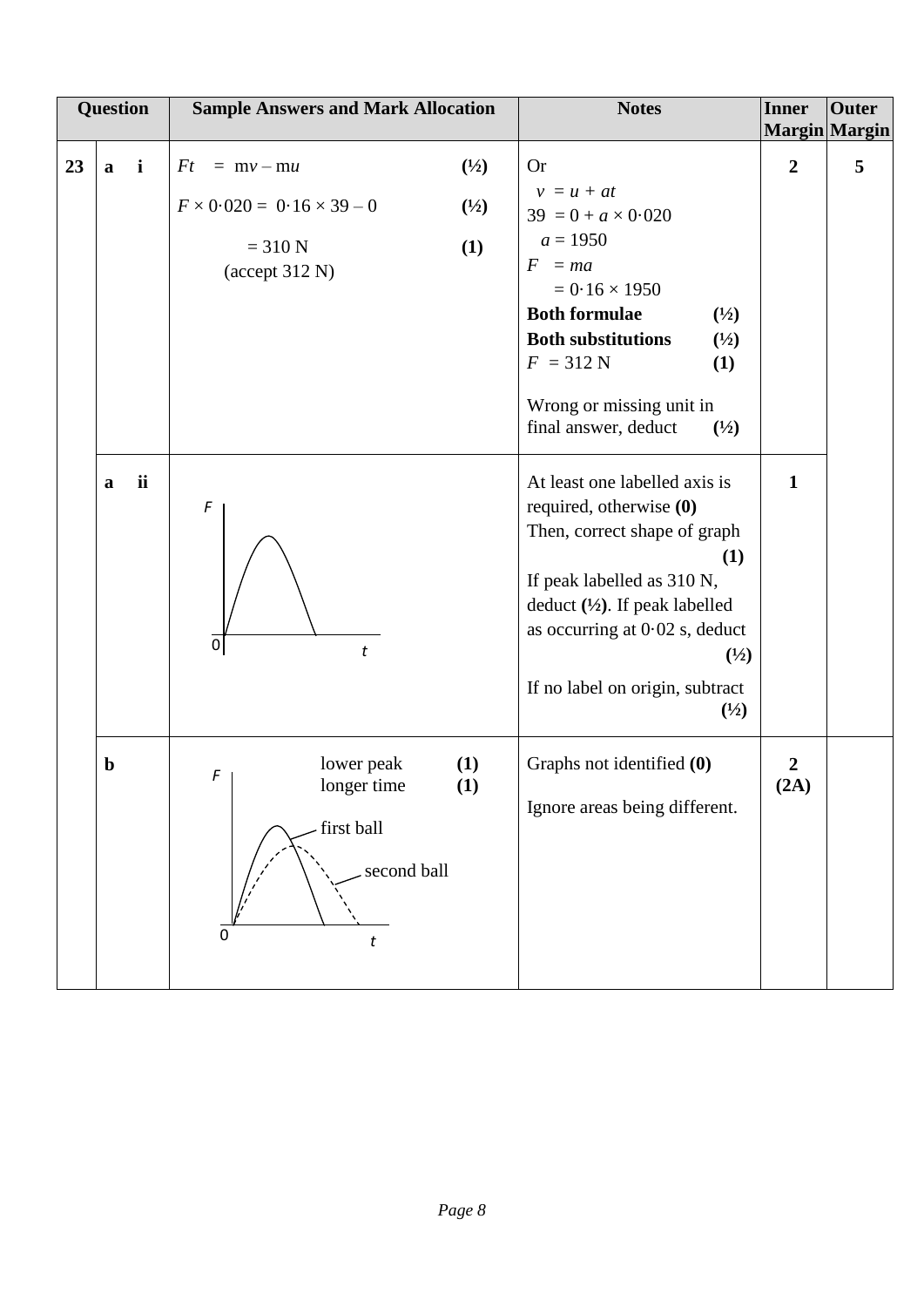| <b>Question</b><br><b>Sample Answers and Mark Allocation</b><br><b>Notes</b><br><b>Inner</b>                                                                                                                                                                                                                                                                                                                                                                                                                                                                                                                                                                                                                                                                                                                                                                                                                                                                                                                                                                                                                                                                                                                                                                                                                                                                                                                                                                                                                                                                               | <b>Outer</b>                  |
|----------------------------------------------------------------------------------------------------------------------------------------------------------------------------------------------------------------------------------------------------------------------------------------------------------------------------------------------------------------------------------------------------------------------------------------------------------------------------------------------------------------------------------------------------------------------------------------------------------------------------------------------------------------------------------------------------------------------------------------------------------------------------------------------------------------------------------------------------------------------------------------------------------------------------------------------------------------------------------------------------------------------------------------------------------------------------------------------------------------------------------------------------------------------------------------------------------------------------------------------------------------------------------------------------------------------------------------------------------------------------------------------------------------------------------------------------------------------------------------------------------------------------------------------------------------------------|-------------------------------|
|                                                                                                                                                                                                                                                                                                                                                                                                                                                                                                                                                                                                                                                                                                                                                                                                                                                                                                                                                                                                                                                                                                                                                                                                                                                                                                                                                                                                                                                                                                                                                                            |                               |
| (0)<br>24<br>Demonstrates no understanding<br>Open ended question $- a$<br>3<br>variety of Physics arguments<br>(1A)<br>(1)<br>Limited understanding<br>can be used to answer this<br>Reasonable understanding<br>(2)<br>question.<br>Good understanding<br>(3)<br>Marks are awarded on the<br>basis of whether the answer,<br>overall, demonstrates 'no',<br>This is an open-ended question.<br>'limited', 'reasonable' or<br>'good' understanding.<br><b>1 mark:</b> The student has demonstrated a<br>limited understanding of the physics<br>involved. The student has made some<br>statement(s) which is/are relevant to the<br>situation, showing that at least a little of the<br>physics within the problem is understood.<br>2 marks: The student has demonstrated a<br>reasonable understanding of the physics<br>involved. The student makes some<br>statement(s) which is/are relevant to the<br>situation, showing that the problem is<br>understood.<br><b>3 marks:</b> The maximum available mark<br>would be awarded to a student who has<br>demonstrated a good understanding of the<br>physics involved. The student shows a good<br>comprehension of the physics of the<br>situation and has provided a logically<br>correct answer to the question posed. This<br>type of response might include a statement<br>of the principles involved, a relationship or<br>an equation, and the application of these to<br>respond to the problem. This does not mean<br>the answer has to be what might be termed<br>an "excellent" answer or a "complete" one. | Margin Margin<br>$\mathbf{3}$ |
|                                                                                                                                                                                                                                                                                                                                                                                                                                                                                                                                                                                                                                                                                                                                                                                                                                                                                                                                                                                                                                                                                                                                                                                                                                                                                                                                                                                                                                                                                                                                                                            |                               |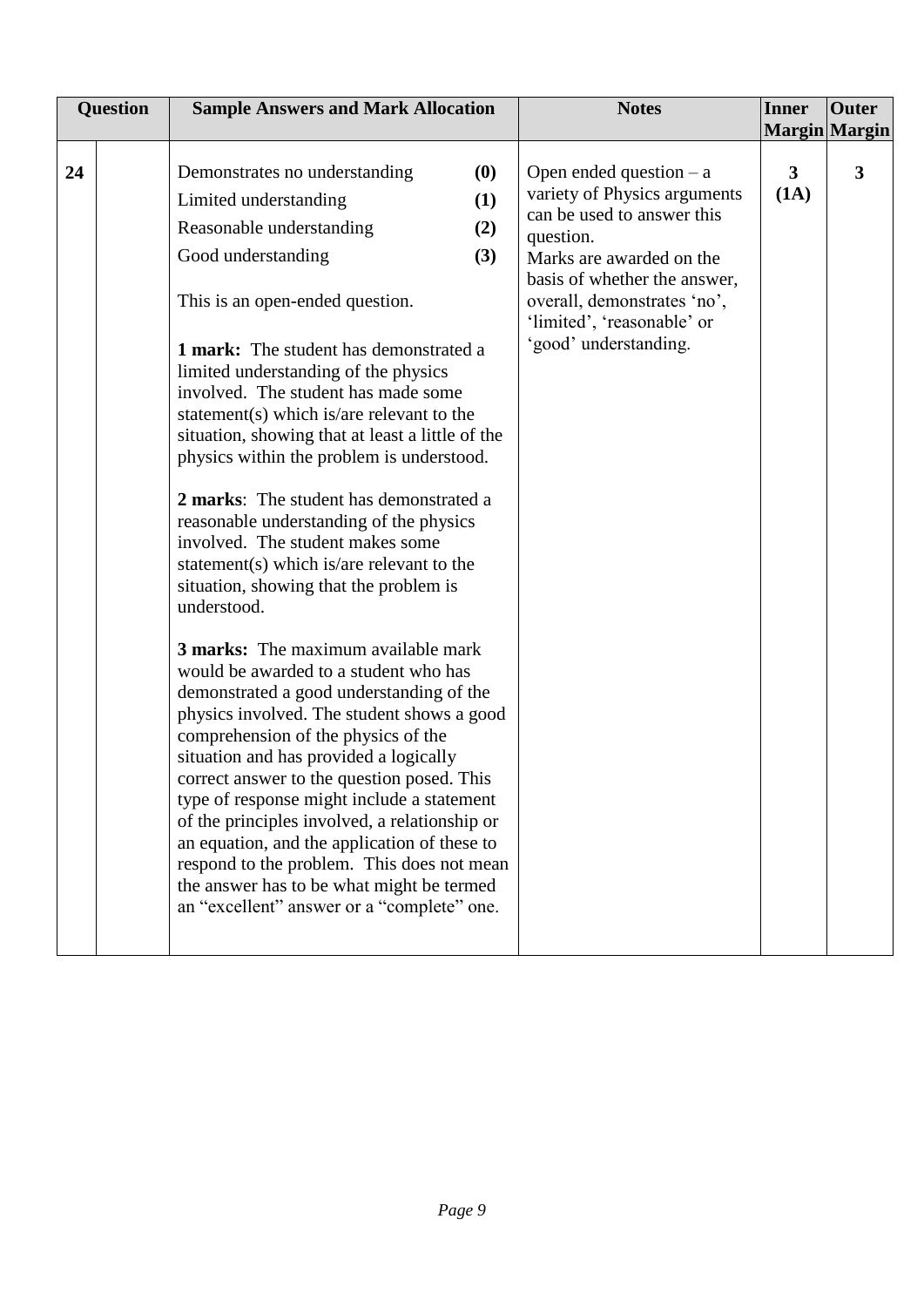|    | <b>Question</b> |              | <b>Sample Answers and Mark Allocation</b>                                                                                                                                                                                                                                           | <b>Notes</b>                                                                                                                                                                                                                                                                                                 | <b>Inner</b>         | <b>Outer</b><br>Margin Margin |
|----|-----------------|--------------|-------------------------------------------------------------------------------------------------------------------------------------------------------------------------------------------------------------------------------------------------------------------------------------|--------------------------------------------------------------------------------------------------------------------------------------------------------------------------------------------------------------------------------------------------------------------------------------------------------------|----------------------|-------------------------------|
| 25 | a               |              | photons of particular/some/certain<br>energies/frequencies are absorbed<br>$\binom{1}{2}$<br>in the Sun's (upper/outer) atmosphere<br>$(\frac{1}{2})$                                                                                                                               | Or, particular/certain<br>frequencies/wavelengths of<br>light are absorbed<br>"the atmosphere" is too<br>vague                                                                                                                                                                                               | $\mathbf{1}$         | 7                             |
|    | $\mathbf b$     | $\mathbf{i}$ | Light is redshifted/shifted <u>towards</u> red $(1/2)$                                                                                                                                                                                                                              | Or, the wavelength has<br>increased<br>Not: 'blueshift'/'becomes<br>red'/'shifted to red' – these<br>are wrong physics, award 0<br>marks.                                                                                                                                                                    | $\mathbf{1}$         |                               |
|    |                 |              | (as) the galaxies are moving away (from the<br>$\binom{1}{2}$<br>Sun)                                                                                                                                                                                                               | Or distant galaxy has<br>greater recessional<br>velocity                                                                                                                                                                                                                                                     |                      |                               |
|    | $\mathbf b$     | ii           | $z = (\lambda_{\rm o} - \lambda_{\rm r}) / \lambda_{\rm r}$<br>$\binom{1}{2}$<br>$=(450 \times 10^{-9} - 410 \times 10^{-9})/410 \times 10^{-9}$ (1/2)<br>$= 0.098$                                                                                                                 | Must start with the<br>appropriate relationship<br>Award a maximum of $(\frac{1}{2})$<br>mark if final answer is not<br>0.098                                                                                                                                                                                | $\mathbf{1}$         |                               |
|    | $\mathbf b$     | iii          | $\binom{1}{2}$<br>$v = zc$<br>$= 0.098 \times 3 \times 10^8$<br>$\binom{1}{2}$<br>$= 2.94 \times 10^7$ m s <sup>-1</sup><br>$\binom{1}{2}$<br>$d = v/H_0$<br>$=(2.94\times10^7)/(2.3\times10^{-18})$<br>(1/2)<br>$=1.3 \times 10^{25}$ m<br>(1)<br>$(= 1.4 \times 10^9 \text{ ly})$ | This $(\frac{1}{2})$ mark anywhere<br>If z is not 0.098, then<br>incorrect substitution.<br>This $(\frac{1}{2})$ mark anywhere<br>(accept $1.28 \times 10^{25}$ ,<br>$1.278 \times 10^{25}$<br>There is no need to convert<br>to light years but if done, it<br>must be correct, otherwise<br>$max(2)$ marks | $\mathbf{3}$<br>(3A) |                               |
|    | $\mathbf c$     |              | The redshift is greater for the distant galaxy,<br>meaning that the distant galaxy is moving<br>away faster than the nearby galaxy<br>(1)                                                                                                                                           |                                                                                                                                                                                                                                                                                                              | $\mathbf{1}$         |                               |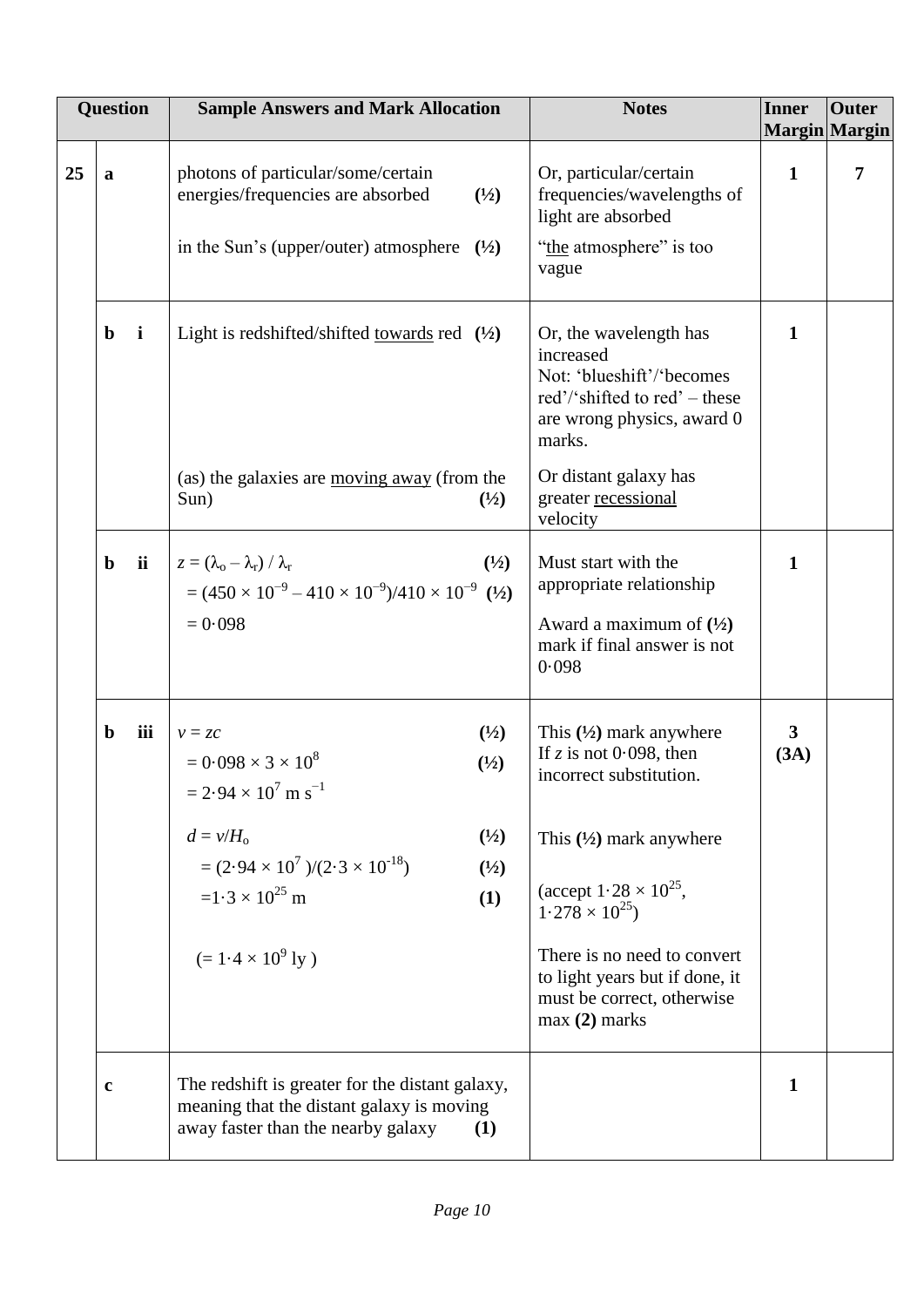|    | <b>Question</b> |             | <b>Sample Answers and Mark Allocation</b>                                                                                                                                                                                                                         | <b>Notes</b>                                                                                                                                                                      | <b>Inner</b>         | <b>Outer</b><br>Margin Margin |
|----|-----------------|-------------|-------------------------------------------------------------------------------------------------------------------------------------------------------------------------------------------------------------------------------------------------------------------|-----------------------------------------------------------------------------------------------------------------------------------------------------------------------------------|----------------------|-------------------------------|
| 26 | a               |             | Photon<br>(1)                                                                                                                                                                                                                                                     |                                                                                                                                                                                   | $\mathbf{1}$         | 4                             |
|    | $\mathbf b$     | $\mathbf i$ | $126 \text{ GeV} = 126 \times 10^9 \times (1.60 \times 10^{-19})$<br>(1)<br>$= 2.02 \times 10^{-8}$ (J)<br>$m = E/c^2$<br>$\binom{1}{2}$<br>$= 2.02 \times 10^{-8} / (3.00 \times 10^8)^2$<br>(1/2)<br>$(= 2.24 \times 10^{-25})$<br>$= 2.2 \times 10^{-25}$ (kg) | This conversion must be<br>clearly shown somewhere in<br>the answer<br>This $(\frac{1}{2})$ mark anywhere<br>Deduct (1/2) if $2.2 \times 10^{-25}$<br>not shown as the final line | $\overline{2}$       |                               |
|    | $\mathbf b$     | ii          | $(2.2 \times 10^{-25} / 1.673 \times 10^{-27} = 134$<br>(1/2)<br>(Higgs boson is)<br>2 orders of magnitude bigger<br>(1/2)                                                                                                                                        | (approx.) $100$<br>(1/2)<br>If mass of neutron<br>$(1.675 \times 10^{-27})$ is used, treat<br>as wrong physics $-$ award<br>zero marks.<br>134 times bigger, $(\frac{1}{2})$ only | 1<br>(1A)            |                               |
| 27 | a               | i           | (some) mass is converted into energy<br>(1)                                                                                                                                                                                                                       | "mass is lost" on its own<br>gets $(\frac{1}{2})$<br>"mass is changed" is<br>insufficient                                                                                         | $\mathbf{1}$         | 5                             |
|    | a               | ii          | The thorium nucleus will have some of the<br>(kinetic) energy<br>(1)                                                                                                                                                                                              | or $\gamma$ is also emitted<br>"lost as heat/sound energy"<br>is wrong physics, award<br>zero marks                                                                               | $\mathbf{1}$<br>(1A) |                               |
|    | $\mathbf b$     | i           | scandium<br>(1)                                                                                                                                                                                                                                                   | or 'Sc'                                                                                                                                                                           | $\mathbf{1}$         |                               |
|    | $\mathbf b$     | ii          | (1)<br>(an extra particle) the (anti)neutrino<br>would have (some kinetic) energy<br>(1)                                                                                                                                                                          | "another particle also<br>emitted" gets $(\frac{1}{2})$                                                                                                                           | $\overline{2}$       |                               |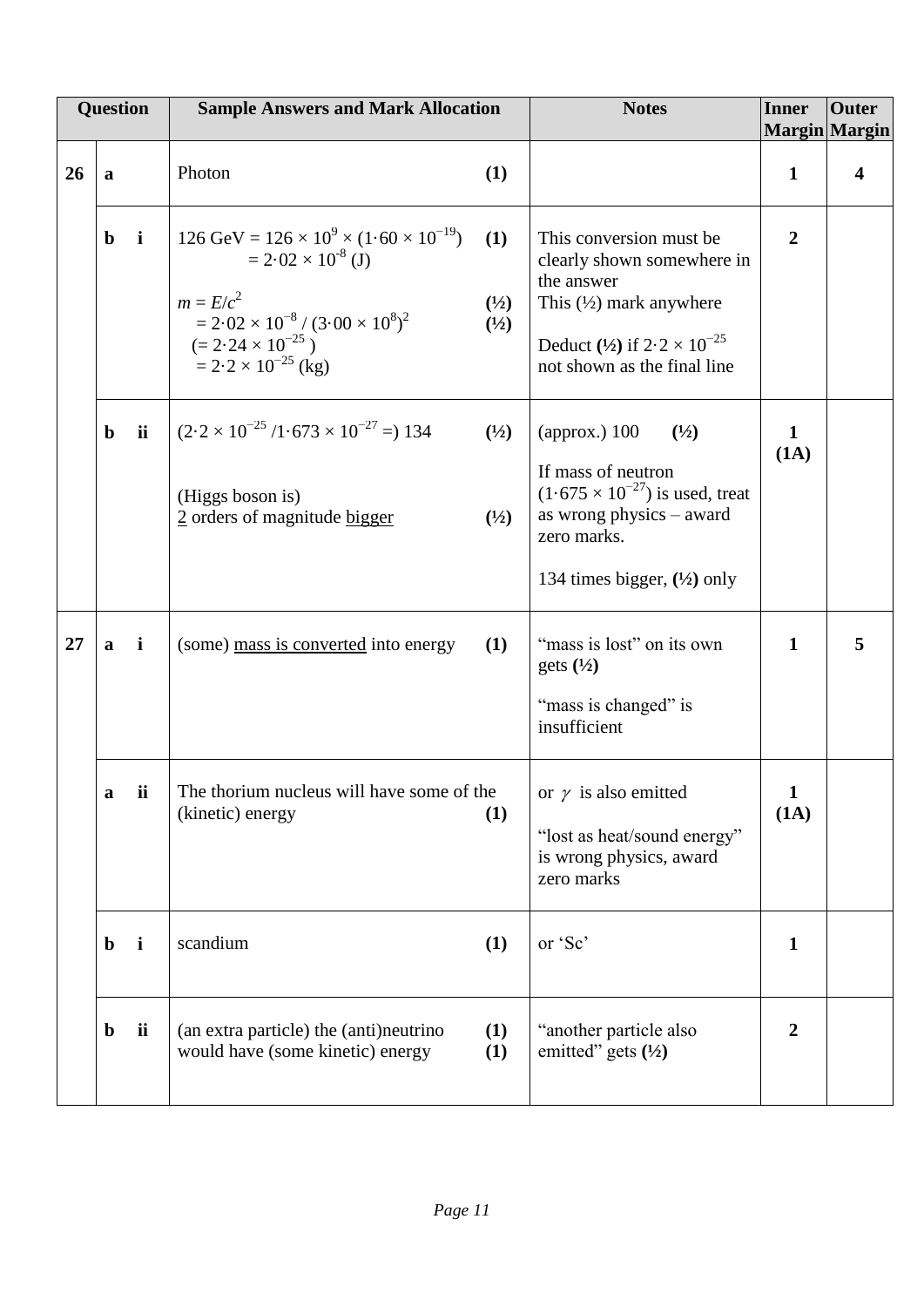|    | <b>Question</b> | <b>Sample Answers and Mark Allocation</b>                                                                                                                                                                                                                                                                                                                                                                                                                                                                                                                                                                                                                                                                                                                                                                                                  |                          | <b>Notes</b>                                                                                                                                                                                                                                           | Inner                                 | <b>Outer</b> |
|----|-----------------|--------------------------------------------------------------------------------------------------------------------------------------------------------------------------------------------------------------------------------------------------------------------------------------------------------------------------------------------------------------------------------------------------------------------------------------------------------------------------------------------------------------------------------------------------------------------------------------------------------------------------------------------------------------------------------------------------------------------------------------------------------------------------------------------------------------------------------------------|--------------------------|--------------------------------------------------------------------------------------------------------------------------------------------------------------------------------------------------------------------------------------------------------|---------------------------------------|--------------|
|    |                 |                                                                                                                                                                                                                                                                                                                                                                                                                                                                                                                                                                                                                                                                                                                                                                                                                                            |                          |                                                                                                                                                                                                                                                        |                                       |              |
| 28 |                 | Demonstrates no understanding<br>Limited understanding<br>Reasonable understanding<br>Good understanding<br>This is an open-ended question.<br><b>1 mark:</b> The student has demonstrated a<br>limited understanding of the physics<br>involved. The student has made some<br>statement(s) which is/are relevant to the<br>situation, showing that at least a little of the<br>physics within the problem is understood.<br>2 marks: The student has demonstrated a<br>reasonable understanding of the physics<br>involved. The student makes some<br>statement(s) which is/are relevant to the<br>situation, showing that the problem is<br>understood.<br><b>3 marks:</b> The maximum available mark<br>would be awarded to a student who has<br>demonstrated a good understanding of the<br>physics involved. The student shows a good | (0)<br>(1)<br>(2)<br>(3) | Open ended question $- a$<br>variety of Physics<br>arguments can be used to<br>answer this question.<br>Marks are awarded on the<br>basis of whether the answer,<br>overall, demonstrates 'no',<br>'limited', 'reasonable' or<br>'good' understanding. | Margin Margin<br>$\mathbf{3}$<br>(1A) | 3            |
|    |                 | comprehension of the physics of the situation<br>and has provided a logically correct answer to<br>the question posed. This type of response<br>might include a statement of the principles<br>involved, a relationship or an equation, and<br>the application of these to respond to the<br>problem. This does not mean the answer has<br>to be what might be termed an "excellent"<br>answer or a "complete" one.                                                                                                                                                                                                                                                                                                                                                                                                                        |                          |                                                                                                                                                                                                                                                        |                                       |              |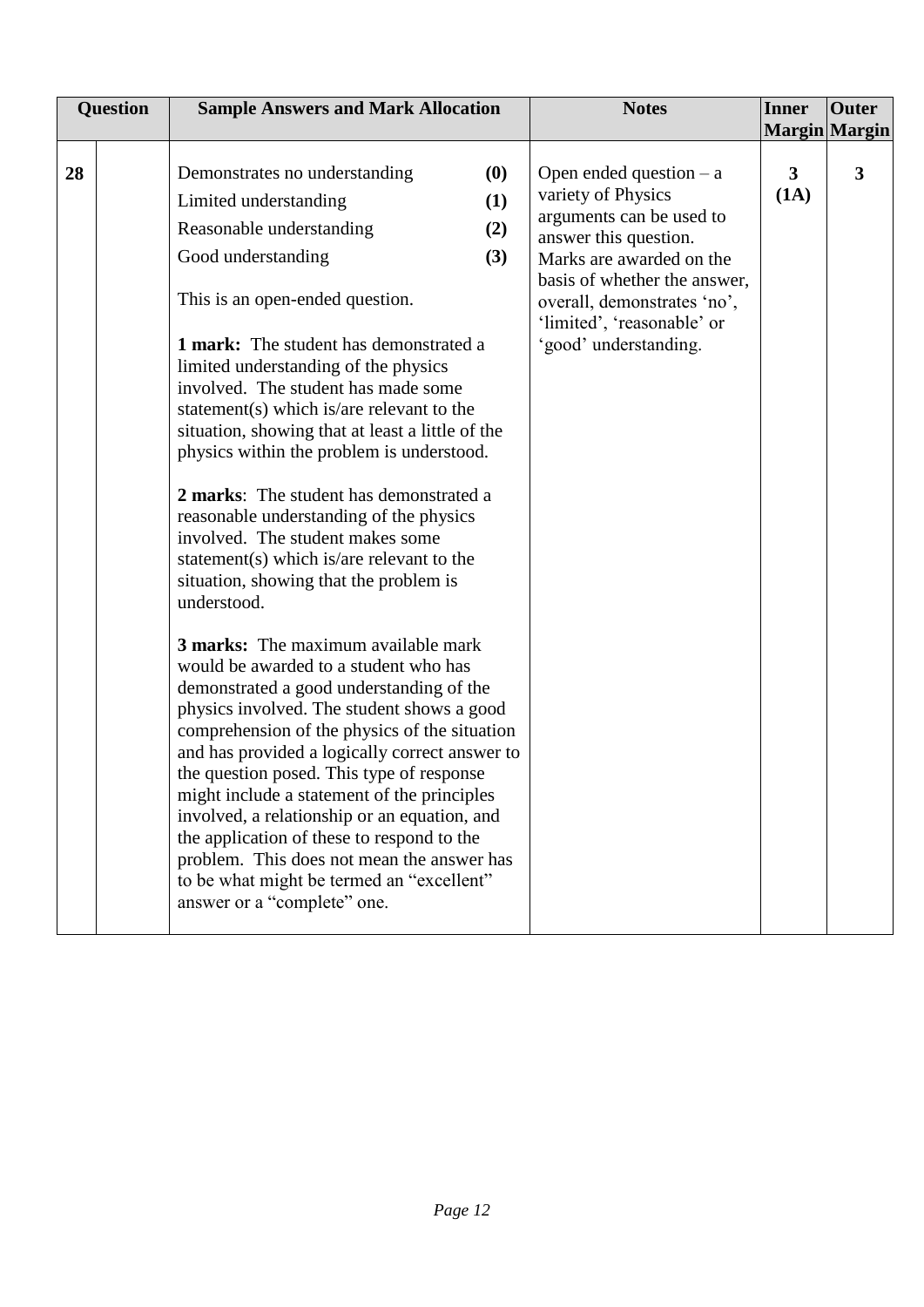|    |              | <b>Question</b> | <b>Sample Answers and Mark Allocation</b>                                                                                                                                                                                                                                                                                                                                                                                                                                           | <b>Notes</b>                                                                                                                                                                                                                        | <b>Inner</b>           | <b>Outer</b><br>Margin Margin |
|----|--------------|-----------------|-------------------------------------------------------------------------------------------------------------------------------------------------------------------------------------------------------------------------------------------------------------------------------------------------------------------------------------------------------------------------------------------------------------------------------------------------------------------------------------|-------------------------------------------------------------------------------------------------------------------------------------------------------------------------------------------------------------------------------------|------------------------|-------------------------------|
| 29 | $\mathbf{a}$ | $\mathbf{i}$    | Different frequencies / colours are<br>$\bullet$<br>refracted through different angles<br>(1)<br><b>OR</b><br>different frequencies / colours have<br>different refractive indices<br>(1)                                                                                                                                                                                                                                                                                           | Not wavelength on its own<br>but ignore if reference made<br>to frequency.<br>Do NOT accept "bending"<br>on its own but ignore it if<br>follows 'refraction'<br>A correct answer followed<br>by 'diffract' or 'defract',<br>0 marks | $\mathbf{1}$           | 8                             |
|    | $\mathbf a$  | <i>ii</i>       | $n = \frac{v_1}{v_2}$<br>$\binom{1}{2}$<br>$1.54 = \frac{3 \times 10^8}{100}$<br>$\binom{1}{2}$<br>$v_2 = 1.95 \times 10^8 \,\mathrm{m\,s}^{-1}$<br>(1)                                                                                                                                                                                                                                                                                                                             | $(\text{accept } 1.9, 1.948, 1.9481)$                                                                                                                                                                                               | $\boldsymbol{2}$       |                               |
|    | $\mathbf b$  | $\mathbf{i}$    | $v = f\lambda$<br>$\binom{1}{2}$<br>$3.0 \times 10^8 = 4.57 \times 10^{14} \times \lambda$<br>(1/2)<br>$\lambda = 656 \times 10^9$<br>$m \lambda = d \sin \theta$<br>$\binom{1}{2}$<br>$2 \times 656 \times 10^9 = d \times \sin 19$<br>$(\frac{1}{2})$<br>$=4.03\times10^{-6}$ m<br>d<br>(1)                                                                                                                                                                                       |                                                                                                                                                                                                                                     | $\mathbf{3}$<br>(2A)   |                               |
|    | $\mathbf b$  | ii              | different colours have different $\lambda$<br>$\binom{1}{2}$<br>$\bullet$<br>$m\lambda = d\sin\theta$<br>(1/2)<br>$\bullet$<br>$m$ and $d$ are the same<br>(1/2)<br>$\theta$ is different for different $\lambda$<br>$\binom{1}{2}$<br><b>OR</b><br>different colours have different $\lambda$<br>$\binom{1}{2}$<br>Path difference = $m\lambda$<br>$\binom{1}{2}$<br>$(\frac{1}{2})$<br>for the same $m$<br>$\bullet$<br>PD is different for different $\lambda$<br>$\binom{1}{2}$ | Any answer using different<br>colours/wavelengths<br>diffract different amounts as<br>the explanation is wrong<br>physics - award 0 marks                                                                                           | $\overline{2}$<br>(2A) |                               |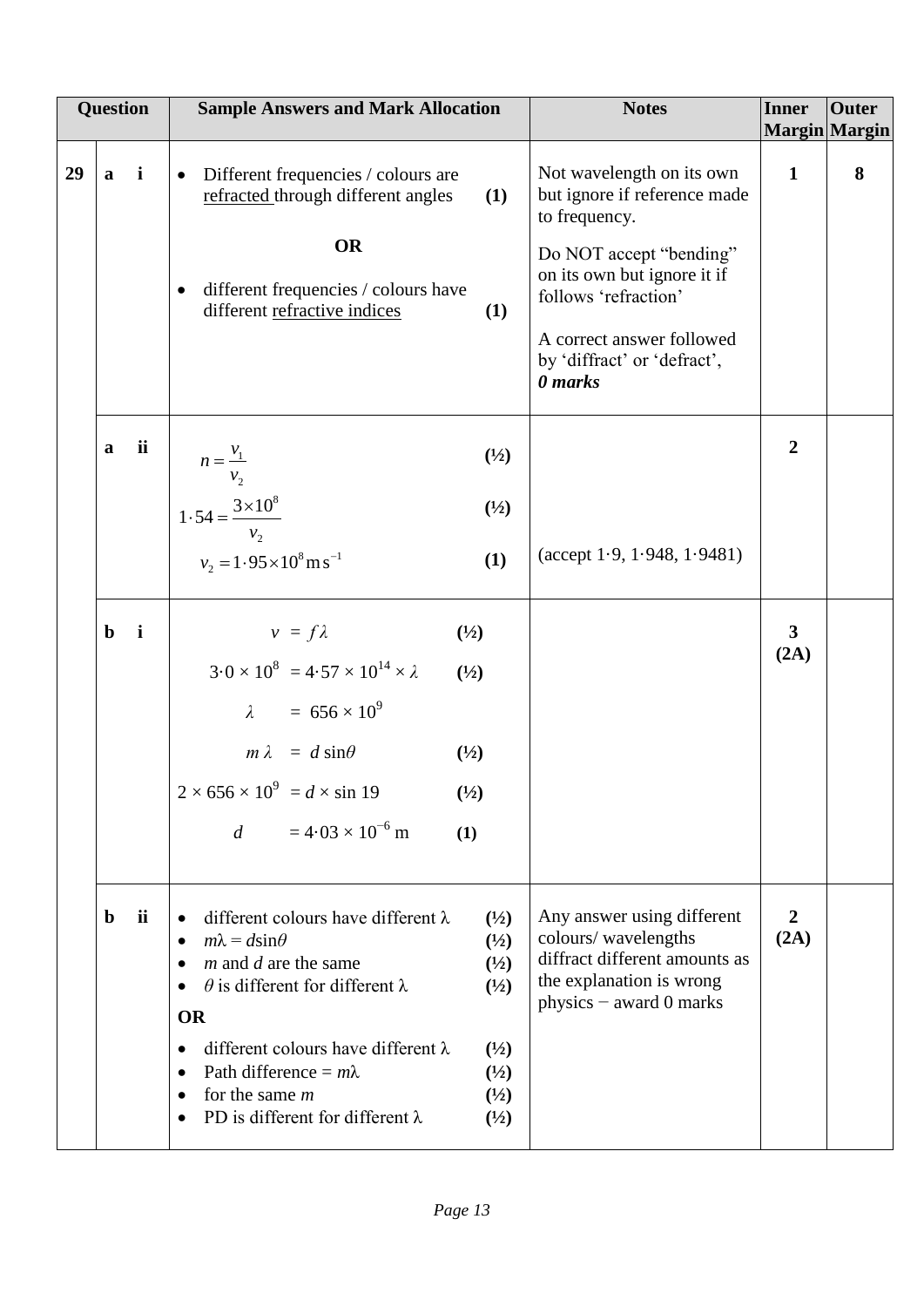| <b>Question</b> |             |             | <b>Sample Answers and Mark Allocation</b>                                                                                                   |                                                                        | <b>Notes</b>                                                                                                                                                                                           | <b>Inner</b><br><b>Margin</b> | <b>Outer</b><br>Margin |
|-----------------|-------------|-------------|---------------------------------------------------------------------------------------------------------------------------------------------|------------------------------------------------------------------------|--------------------------------------------------------------------------------------------------------------------------------------------------------------------------------------------------------|-------------------------------|------------------------|
| 30              | $a$ i       |             | $R_{\text{total}} = V / I$<br>$=4.5/0.30$<br>$=15\Omega$<br>$R_{\text{lamp}} = R_{\text{total}} - (2 \cdot 5 + 0 \cdot 5)$<br>$=12(\Omega)$ | $(\frac{1}{2})$<br>$\binom{1}{2}$<br>$(\frac{1}{2})$<br>(1/2)          | <b>OR</b><br>$E = IR + Ir$<br>$4.5 = 0.3 \times R + 0.3 \times 0.5$<br>$R = 14.5$<br>$R_{\text{lamp}} = 14.5 - 2.5 = 12 \Omega$<br>Lose $(\frac{1}{2})$ if last line not<br>shown                      | $\overline{2}$                | $\boldsymbol{9}$       |
|                 | a           | ii          | $P = I^2 R$<br>$= 0.30^2 \times 12$<br>$= 1.1 W$<br>$(\text{accept } 1.08 \text{ W})$                                                       | $\binom{1}{2}$<br>$\binom{1}{2}$<br>(1)                                | OR,<br>$V = IR = 0.3 \times 12$<br>$(=3.6)$<br>Need the above before any<br>marks can be awarded for<br>the next line<br>$P = IV$<br>$\binom{1}{2}$<br>$= 0.3 \times 3.6$<br>(1/2)<br>$= 1.1 W$<br>(1) | $\overline{2}$                |                        |
|                 | $\mathbf b$ | $\mathbf i$ | 3.5V                                                                                                                                        | (1)                                                                    | Deduct $(\frac{1}{2})$ for a wrong or<br>missing unit.                                                                                                                                                 | $\mathbf{1}$                  |                        |
|                 | $\mathbf b$ | ii          | $E = V + Ir$<br>$4.5 = V + 0.2 \times 0.5$<br>$V = 4.4$ (V)<br>$V_{\text{Rv}} = 4.4 - 3.5 = 0.9$ V                                          | $\binom{1}{2}$<br>$(\frac{1}{2})$<br>$\binom{1}{2}$<br>$(\frac{1}{2})$ | Or consistent with $(b)(i)$                                                                                                                                                                            | $\overline{2}$                |                        |
|                 | $\mathbf c$ |             | (when a) current<br>passes through a p-n junction<br>photons are emitted                                                                    | $(\frac{1}{2})$<br>(1/2)<br>(1)                                        | or electrons move<br>light emitted<br>$\binom{1}{2}$                                                                                                                                                   | $\boldsymbol{2}$              |                        |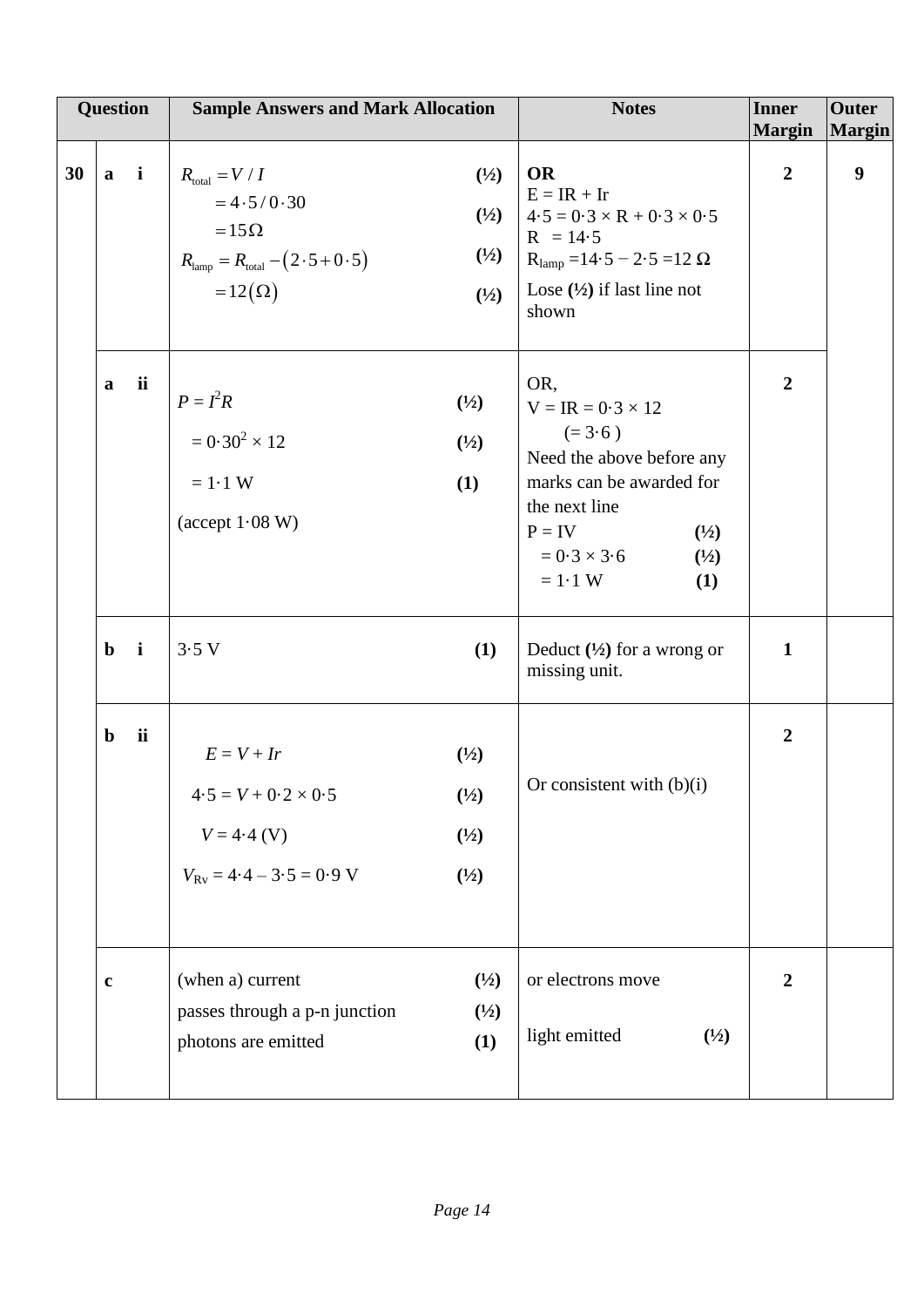| <b>Question</b> |              | <b>Sample Answers and Mark Allocation</b>                                                                                                                                         |                                                                                        | <b>Notes</b>                                                                                                                                                                                         | <b>Inner</b>           | Outer<br>Margin Margin |
|-----------------|--------------|-----------------------------------------------------------------------------------------------------------------------------------------------------------------------------------|----------------------------------------------------------------------------------------|------------------------------------------------------------------------------------------------------------------------------------------------------------------------------------------------------|------------------------|------------------------|
| 31              | $\mathbf{a}$ | $Q = CV$<br>$= 32 \times 10^{-6} \times 5000$<br>$= 0.16C$                                                                                                                        | $(\frac{1}{2})$<br>$(\frac{1}{2})$                                                     | Must start with the<br>relationship<br>deduct $(\frac{1}{2})$ if Q = 0.16 (C)<br>not shown                                                                                                           | $\mathbf{1}$           | 5                      |
|                 | $\mathbf b$  | $E = \frac{1}{2}QV$<br>$=\frac{1}{2} \times 0.16 \times 5000$<br>$=400J$<br><b>OR</b><br>$E = \frac{1}{2}CV^2$<br>$= \frac{1}{2} \times 32 \times 10^{-6} \times 5000$<br>$=400J$ | $(\frac{1}{2})$<br>$(\frac{1}{2})$<br>(1)<br>$(\frac{1}{2})$<br>$(\frac{1}{2})$<br>(1) | must be 0.16, cannot carry a<br>wrong answer from (a)<br><b>OR</b><br>$E = \frac{1}{2} Q^2/C$<br>(1/2)<br>$=$ 1/2 $\times$ 0.16 <sup>2</sup> /32 $\times$ 10 <sup>-6</sup> (1/2)<br>$= 400$ J<br>(1) | $\overline{2}$         |                        |
|                 | $\mathbf c$  | $I = V/R$<br>$= 5000 / 40$<br>$=125A$                                                                                                                                             | $\binom{1}{2}$<br>$(\frac{1}{2})$<br>(1)                                               |                                                                                                                                                                                                      | $\overline{2}$<br>(2A) |                        |